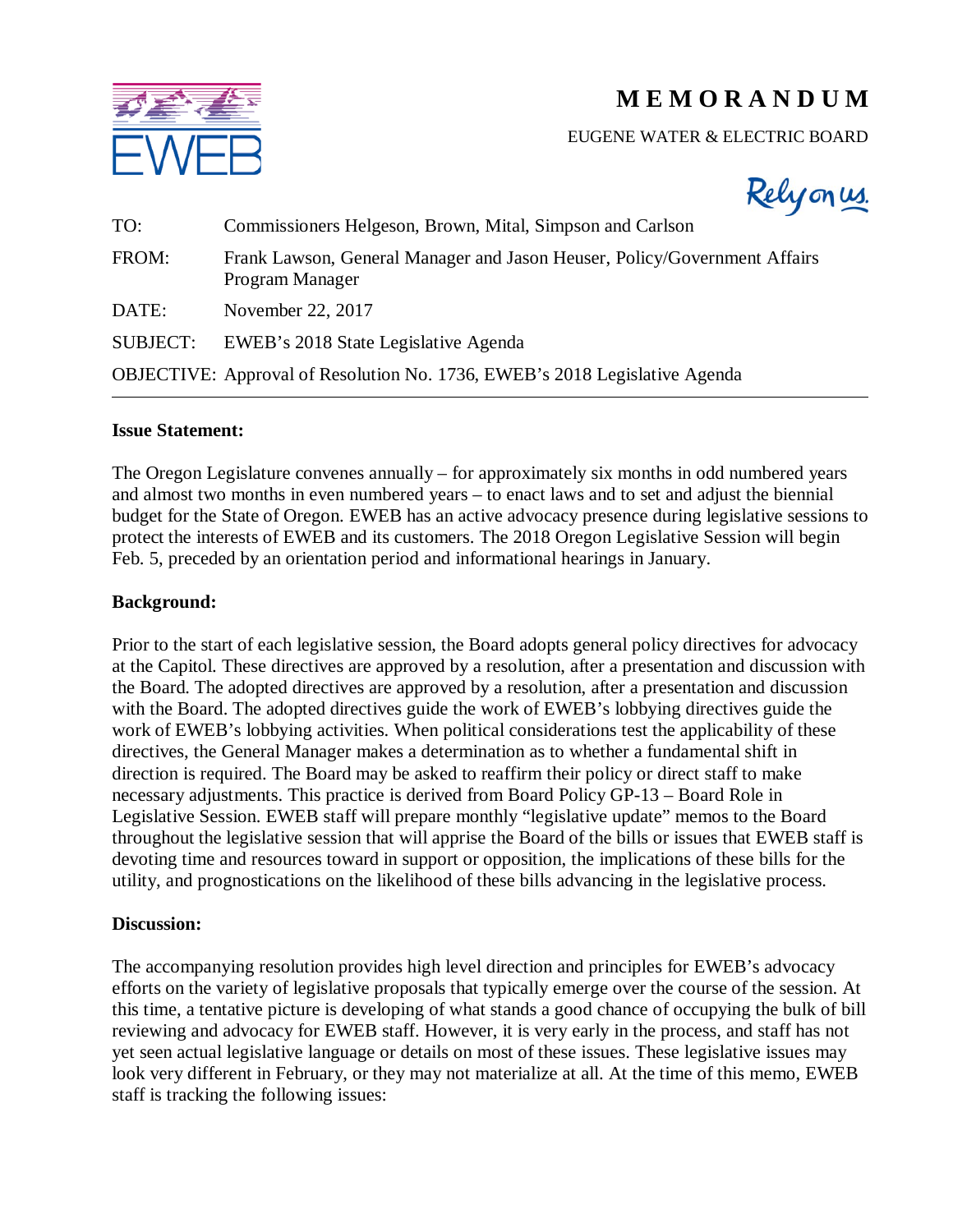## SB 1040 – State Cap and Trade Legislation

Since 2013, EWEB has had in place a Board resolution supporting carbon pricing that is 1) direct; 2) efficient; 3) economy-wide; 4) technology-neutral; and 5) market-based. In that 2013 resolution, EWEB staff and the Board, hypothesized that carbon pricing would be the best "triple-bottom-line" approach to achieving Oregon's greenhouse gas (GHG) reduction goals. Since then EWEB has identified or participated in analysis that further supports the conclusion that a state carbon cap and trade program (or tax) is the policy that can reduce GHG emissions in the electric sector by Oregon's statutory GHG target – a reduction of 80 percent from 1990 levels by 2050 – at the least cost to Oregonians and Oregon businesses.

In addition to advocating for this least-cost approach to decarbonizing the electric sector, EWEB staff are continuing with analysis that may demonstrate cap and trade is also the least-cost approach for other sectors, including transportation. Additionally, EWEB staff recommend that EWEB engage in monitoring and influencing key design elements of cap-and-trade legislation, including the following matters:

# 1) Regional Considerations:

a) Linkage to other programs:

Connecting cap-and-trade markets across multiple states and Canadian provinces would likely provide a broader and more diverse trading program that would offer more places to find the most cost effective emission reductions and increase liquidity in a cap and trade program while reducing volatility. EWEB supports efforts to evaluate and pursue linkage opportunities with cap and trade programs in other jurisdictions such as California's existing program and a possible program in Washington state. The Canadian province of Ontario conducted an evaluation of multiple cap-andtrade options and concluded that linking with existing programs in California and Quebec would result in a lower and more stable carbon price.

b) Consistency between jurisdictions:

To the extent possible, EWEB will recommend not only linkage to other jurisdictions, but also recommend achieving as much consistency and compatibility as possible with cap and trade programs in other states and provinces, with or without linkage. Maintaining healthy, efficient, and stable power markets in the West should be an important priority. If states and provinces enact policies that differ greatly, this may result in inconsistent carbon prices across different jurisdictions, instead of a common carbon price. In turn, multiple carbon prices could impact the regional power markets resulting in multiple "products" in power markets instead of one or two, which could reduce power market liquidity.

- 2) Point of Regulation:
	- a) Source Based Preference:

Generally, EWEB will recommend regulating emissions attributed to electric generation as close to the source as possible, in order for Oregon's program to transmit a carbon price signal most effectively. An approach of regulating in-state electric generating units at the source combined with a "first jurisdictional deliver" approach using NERC e-tags for electricity imported into Oregon would seem to be the most optimal way to regulate electric sector emissions closest to the source.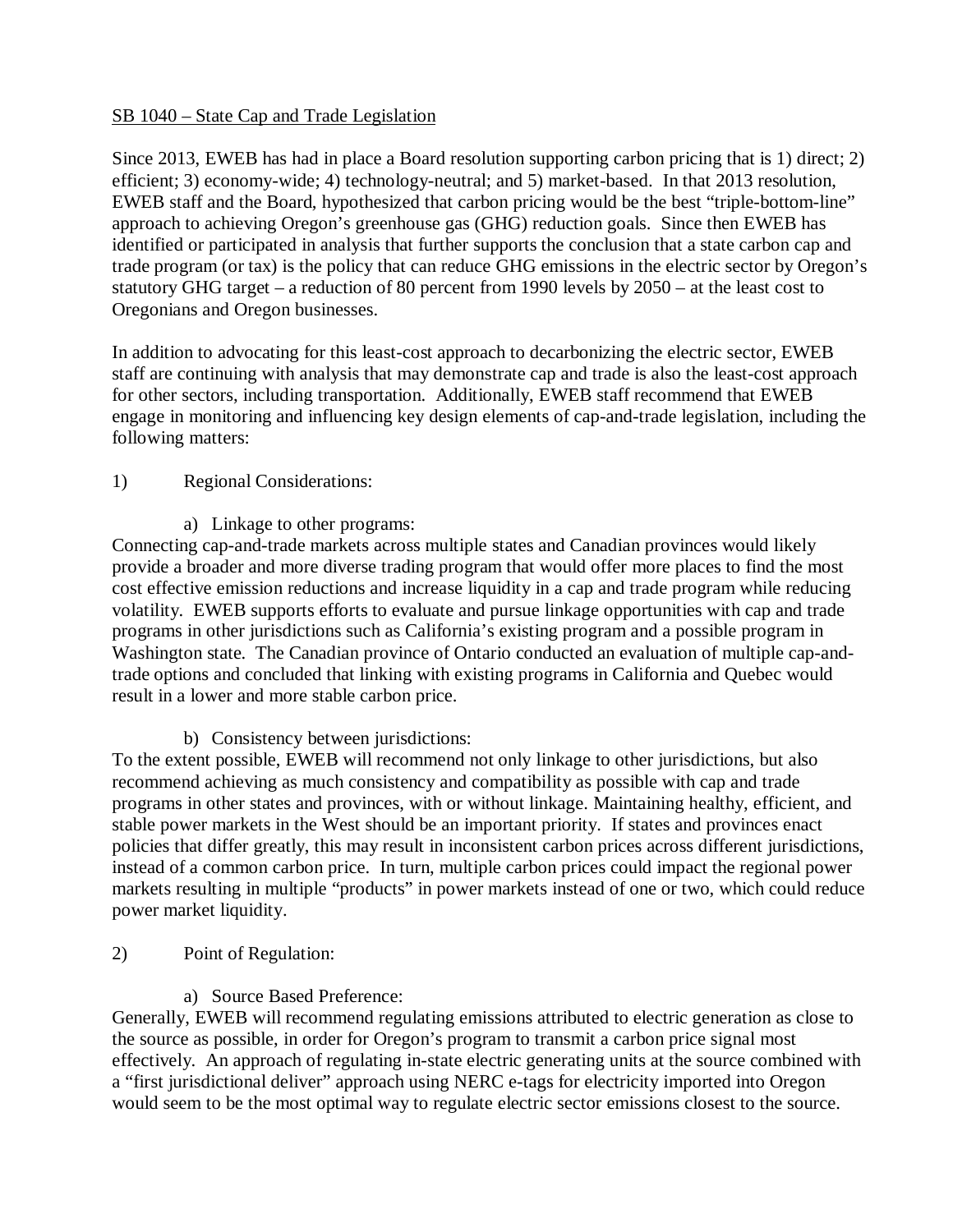However, EWEB acknowledges this may not be feasible across the board in the electric sector, at least initially. EWEB may recommend that legislation to enact a cap and trade bill that could codify a general directive to regulate emissions in the electric sector as far upstream as possible, but delegate the exact mechanics, such as a hybrid variant of the "first jurisdictional deliver" approach that might be necessary for a segment of imported electricity, to a state agency rulemaking process.

# b) Role of the Bonneville Power Administration (BPA):

It has been averred in preliminary legislative hearings on cap and trade legislation that BPA cannot play an upstream role as a "first jurisdictional deliverer" due to its federal status that precludes it from being compelled by a state program to incur the costs of procuring carbon allowances to cover emissions. EWEB does not see BPA's status as static or insurmountable, if it is determined there is a broad benefit to avoid less optimal point of regulation further downstream in the electric sector. First, there is precedent for a federal power marketing agency to obtain a waiver from Congress in order to incur costs to comply with a state cap and trade program, as the Western Area Power Administration (WAPA) did for the California program. EWEB believes that once Oregon signals its firm intent through legislation to regulate GHG emissions, a similar waiver could be obtained for BPA. Second, BPA does not have any carbon emitting sources in its generation fleet. The emissions in BPA's energy mix emanate from a small amount of unspecified wholesale power market purchases BPA makes when customer demand for electricity is greater than the federal power system's output. Even with these market purchases blended into BPA's energy mix, BPA's system mix emission factor is on average only 5 percent of the regional average. BPA's emissions are less than 1 percent of the total emissions in Oregon's electric sector, and only a fraction of a percent of Oregon's economy wide emissions. Given how miniscule the emissions are for BPA system energy, EWEB believes a workaround can be found if necessary to achieve the most optimal point of regulation in the electric sector.

# 3) Allowance Allocations:

EWEB will recommend that any free allocation of carbon allowances that is made to individual load serving utilities should allocate to all utilities that will be subject to a compliance obligation in Oregon (likely EWEB will have a compliance obligation). EWEB is cognizant that not all utilities are in the same starting point in emission levels (i.e. investor owned utilities compared to consumerowned utilities). EWEB is mindful that the purpose of freely allocated allowances is to mitigate increased costs and adverse impacts due to carbon pricing and any allocation method should not create "windfalls" of more allowances than needed to cover a utilities emissions. EWEB will recommend that some consideration be made, in an allocation method or in some other way, to provide credit for early GHG reduction efforts by utilities, if a reasonable mechanism can be found to do so.

# 4) Addressing Hydropower Variability:

EWEB will request that Oregon's program should allow some combination of allowance banking and/or multi-year averaging of GHG accounting to give utilities flexibility to work with variance in hydropower generation conditions and other variations such as weather.

# 5) Revenue Recycling

EWEB supports returning revenues raised by the state under a carbon pricing policy to the electric sector to mitigate higher costs to Oregon ratepayers. This helps ensure that electricity ratepayers are not required to pay a carbon price twice: first for the cost of investments in GHG reduction measures and second for the emissions that remain. Revenue recycling is a common feature of carbon pricing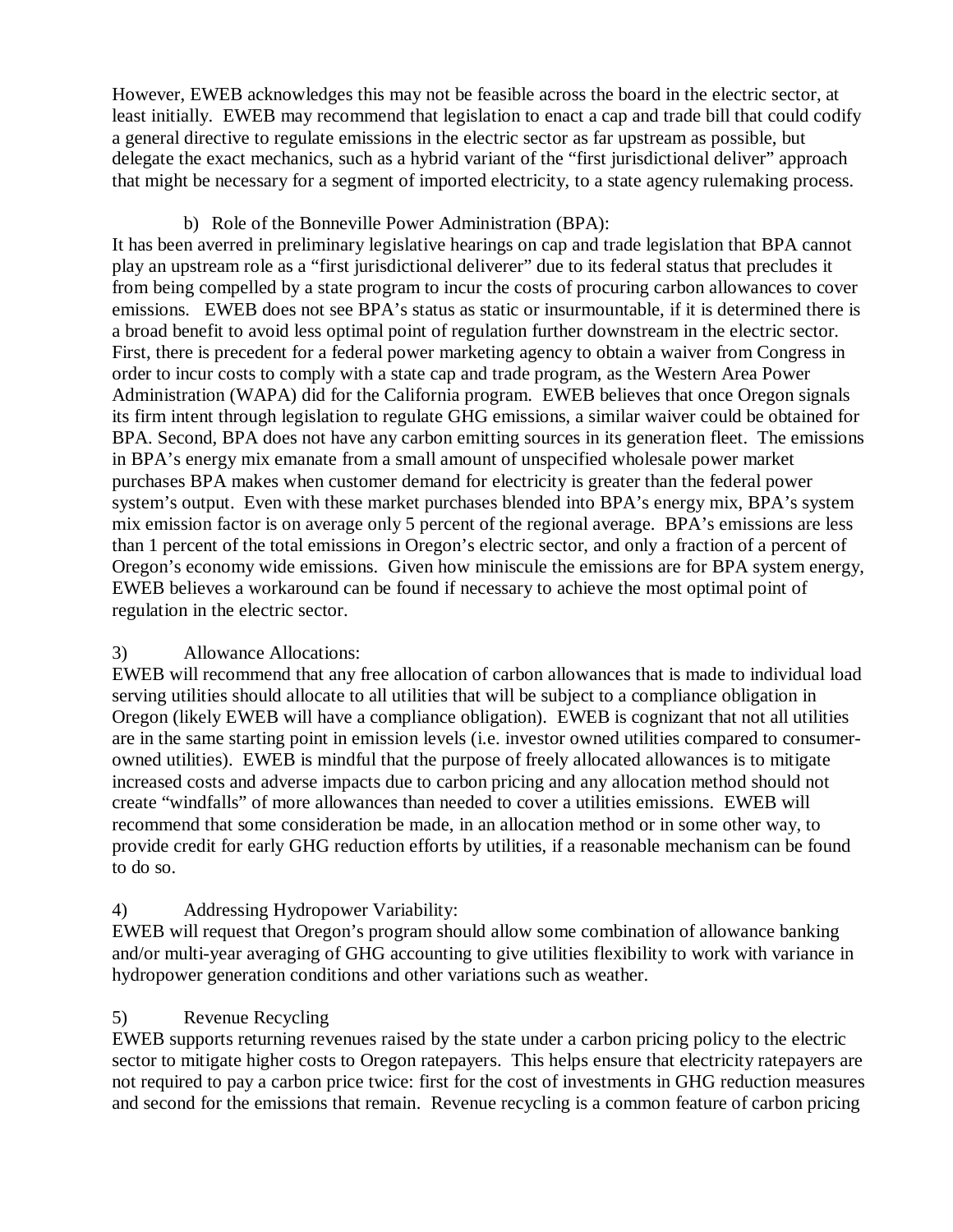programs adopted in other jurisdictions.

## **Recommendation and Requested Board Action**

Management recommends that the Board adopt the accompanying resolution as provided.

If you have any questions prior to the Dec. 5 Board Meeting, please contact Jason Heuser at 541-685-7425 or [jason.heuser@eweb.org.](mailto:jason.heuser@eweb.org)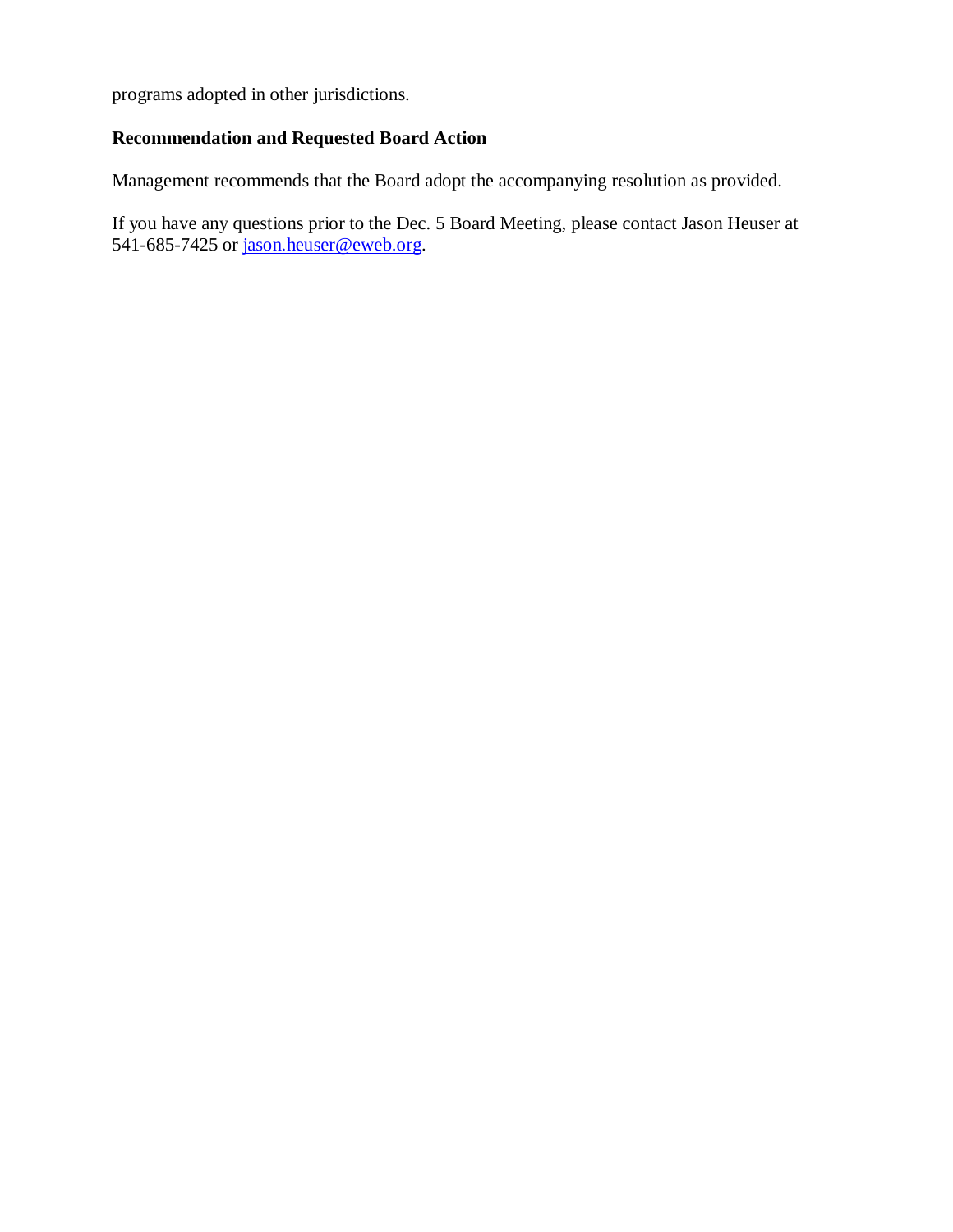# **RESOLUTION NO. 1736 DECEMBER 2017**

## **EUGENE WATER & ELECTRIC BOARD 2018 LEGISLATIVE SESSION**

**WHEREAS**, the 2018 Oregon Legislative Session will convene on February 5th, 2018; and

**WHEREAS**, the Eugene Water & Electric Board (EWEB) will continue to participate in the legislative process on behalf of its customers; and

**WHEREAS**, the Board has traditionally adopted positions and guidelines which provide general direction for purposes of supporting or opposing specific legislation; and

**WHEREAS**, the Board again desires to set forth such legislative directives.

**BE IT RESOLVED** that the Eugene Water & Electric Board adopts the attached legislative agenda, which includes the following issues and goals:

1. Support a Carbon Pricing Policy to meet Oregon's adopted greenhouse gas reduction goals that is direct, efficient, economy-wide; technology-neutral; market-based, upstream, and regionally-linked/consistent.

**WHEREAS**, new and unanticipated legislation can emerge each legislative session.

**BE IT FURTHER RESOLVED** that the Eugene Water & Electric Board goes on record supporting legislation which generally:

- 1. Preserves and enhances local control;
- 2. Complements or improves programs that are cost-effective to our customers; and
- 3. Preserves, conserves, and restores our natural environment in an equitable and costeffective manner.

**BE IT FURTHER RESOLVED** that the Eugene Water & Electric Board will oppose legislation which generally:

- 1. Withdraws the capability of the Board to best serve EWEB's customers;
- 2. Duplicates existing laws, therefore complicating the execution of the Board's duties by state or federal mandate;
- 3. Imposes fees, assessments or procedures that impede the Board's ability to provide highquality and cost effective service.